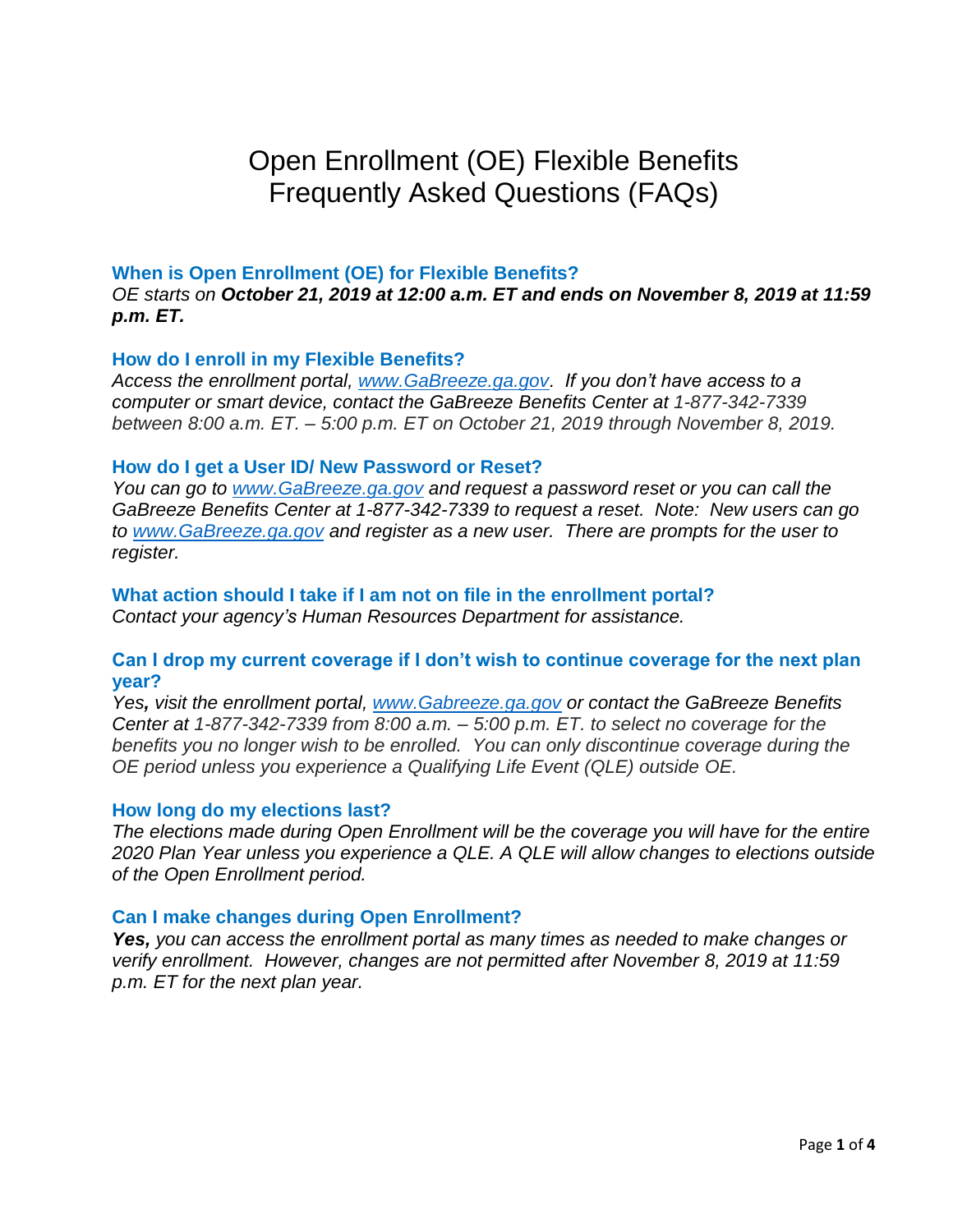# **Who do I contact if I have questions about enrollment or the Flexible Benefits options?**

*Contact the GaBreeze Benefits Center for enrollment questions. If you have questions regarding the Flexible Benefits Options, please contact the Flexible Benefits vendors. Note: Most questions can be answered by reviewing the "You Decide" booklet. The "You Decide" booklet is available on the GaBreeze website, [www.GaBreeze.ga.gov](http://www.gabreeze.ga.gov/) or the Team Georgia website, [http://team.ga.gov/my-benefits/.](http://team.ga.gov/my-benefits/)* 

## **I'm on leave without pay (LWOP), what happens to my Flexible Benefits?**

*A1* When you are on LWOP, you will receive a direct billing from GaBreeze for your Flexible Benefits. You must pay the premium(s) to avoid cancellation of your Flexible Benefits. You can only discontinue Flexible Benefits coverage during Open Enrollment for the 2020 Plan Year. *Once you return from LWOP, you will have 30 days to contact GaBreeze to re-enroll or make changes in your Flexible Benefits.*

*A2 If you are on family medical leave (FML) without pay, you will receive a direct billing from GaBreeze. You will need to pay the direct billing to avoid cancellation of your Flexible Benefits. While out on FML without pay during the Open Enrollment period, you will not be allowed to participate in Open Enrollment. Once you return from FML, you will have 30 days to contact GaBreeze to re-enroll or make changes in your Flexible Benefits.*

#### **How do I request a name change?**

*You must contact your Human Resources* department *to have your name changed.*

#### **How will I know if my elections were recorded properly?**

*After you have completed your enrollment online you will receive a "Completed Successfully" message along with a confirmation number. Please review, confirm elections are accurate, print and maintain for your records. If you are enrolling through the Benefits Center, you will receive a confirmation statement in the mail. You will also receive a confirmation of your enrollment via the email you provided to GaBreeze.*

#### **What happens if I don't participate in Open Enrollment?**

*If you are currently enrolled in Flexible Benefits, these benefits will roll over to the next plan year. Note: Employees currently enrolled in the Flexible Spending Accounts (Health Care and Dependent Care) must actively enroll. The current designated amounts will not automatically rollover for the next plan year, January 1, 2020 – December 31, 2020. If employees do not make a Flexible Spending Account election during Open Enrollment, Flexible Spending Account coverage will end December 31, 2019. This includes both Health Care Spending and Dependent Care Spending Accounts.*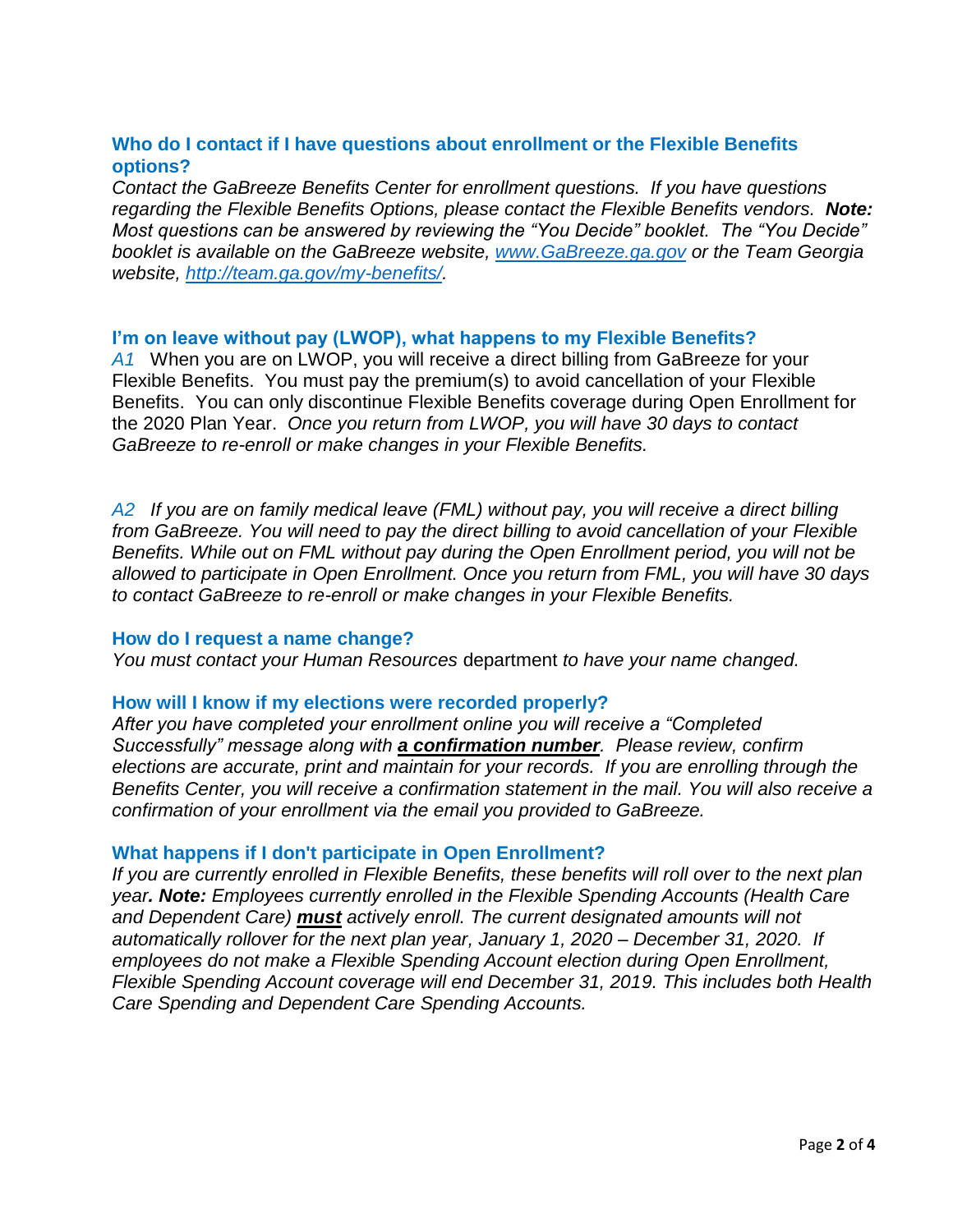## **I'm a Retiree, how do I keep my dental?**

*If there are no changes there's nothing for you to do, your benefit will continue through the next plan year.*

*Note: Retirees are encouraged to access the GaBreeze website or contact GaBreeze Benefits Center to review their dental plan. If a Retiree returns to an active benefits eligible position, they must access GaBreeze to re-enroll in the dental coverage and any other Flexible Benefits plan options.* 

## **Can I enroll or make changes to my health insurance through the GaBreeze enrollment portal?**

*No, employees and retirees will need to access the State Health Benefit Plan (SHBP) enrollment portal.*

#### **I'm a Retiree not currently enrolled in dental, how do I pick it up?**

*Retirees must be enrolled in a dental option prior to their retirement, to be eligible to participate in the Retiree Dental Option Change Period (ROCP).* 

## **I've added my dependents during OE. Do I need to submit their birth certificate and marriage license?**

*The DOAS Human Resources Administration- Flexible Benefits reserves the right to request documentation at a later date. Employees need to ensure that the names of the dependent(s) they want to cover are listed and are selected by checking the box next to their names. If a dependent's name is not checked, that dependent will not have coverage.* 

#### **How do I provide Evidence of Insurability?**

*If Evidence of Insurability is required, a message will appear on the employee's GaBreeze home page to access the Statement of Health (SOH) form. The Statement of Health is an electronic form. There are no paper SOH forms.*

#### **Can I cover my grandchildren?**

*You MUST have legal custody/guardianship.*

#### **Who can I cover under my benefits?**

*Please reference the "You Decide" booklet for the list of eligible dependents.*

#### *How can I obtain dental and vision ID cards?*

*If you are enrolling for the first time or making changes, ID cards will automatically be mailed to you. Otherwise, contact the Flexible Benefits vendor or print an ID card from the vendor's website.*